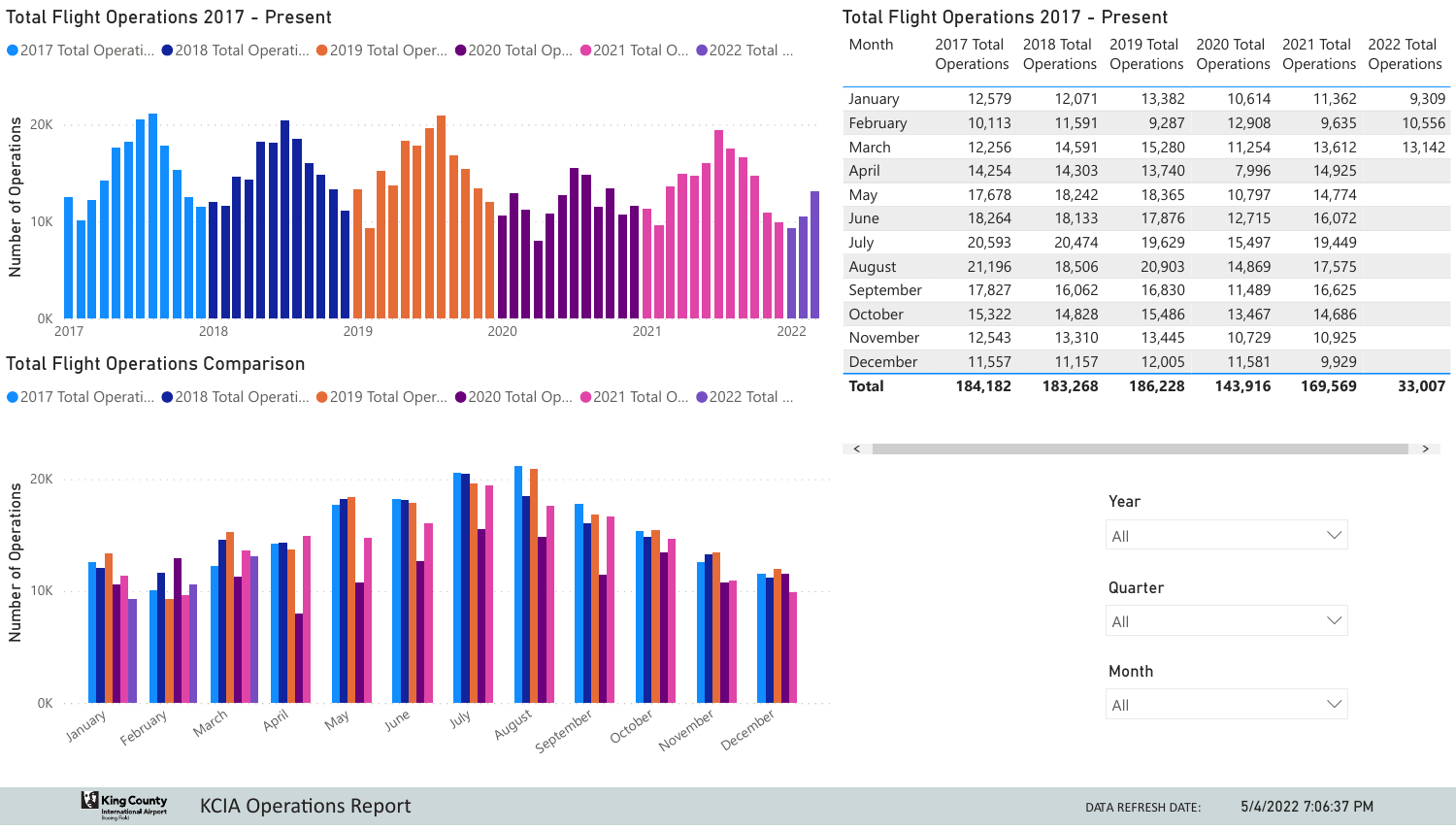# DUALLE AND CUCTFIELDVALUE



| Count of REQUESTID by CUSTFIELDNAME and CUSTFIELDVALUE |                         |          |                               | <b>INITIATEDBY</b>                          |                         |                                                            |                        |                | <b>CUSTFIELDNAME</b> |                                                    |                    |                               |
|--------------------------------------------------------|-------------------------|----------|-------------------------------|---------------------------------------------|-------------------------|------------------------------------------------------------|------------------------|----------------|----------------------|----------------------------------------------------|--------------------|-------------------------------|
| # OF ANIMALS OR EGGS                                   |                         |          | <b>ATTRACTANT</b>             |                                             | Surface                 | <b>WEATHER</b>                                             | All                    |                | $\vee$               | <b>Wildlife Issue</b>                              | $\vee$             | Multiple selections<br>$\vee$ |
|                                                        | 20                      |          |                               |                                             |                         |                                                            | <b>DATETIMEINIT</b>    |                |                      |                                                    |                    |                               |
| 50                                                     |                         |          |                               |                                             | <b>SHORT GRASS</b>      |                                                            | Last                   | $\vee$ 1       | Years                | $\vee$                                             |                    |                               |
|                                                        | 100                     |          |                               | <b>WATER</b>                                |                         |                                                            | 13 5/5/2021 - 5/4/2022 |                |                      |                                                    |                    |                               |
| <b>ACTION</b>                                          |                         |          |                               |                                             |                         | Light Rain   Clear                                         |                        |                |                      |                                                    |                    | Count of REQUESTID            |
| <b>PYRO HARASS</b><br><b>VEHICLE HARASS</b>            |                         | OBSER    | INS<br>WOR                    | $\mid N/A \mid$<br>$\vert$ VE<br>$\vert$ Ot | TEMPOR<br><b>RUNWAY</b> | PAVE<br>  Cloudy<br><b>TA</b><br><b>Heavy Rain</b>         | ш                      |                |                      | <b>Number of Logbook Entries Created Over Time</b> |                    |                               |
| <b>ACTIVITY</b>                                        |                         |          |                               | <b>WILDLIFE ISSUE</b>                       |                         | SPECIES                                                    |                        |                |                      |                                                    |                    |                               |
| <b>LOITERING</b>                                       |                         | F<br>FOR |                               |                                             | None                    | <b>CROWS</b><br><b>GE</b><br><b>DU</b><br>Name of Observer | $\vec{z}$              |                |                      |                                                    |                    |                               |
| <b>FEEDING</b>                                         |                         | FLYI     | <b>BIRD HAZING</b>            |                                             | OBSER                   | George Pie                                                 | May 2021               |                | Jul 2021             | Sep 2021                                           | Nov 2021           | Mar 2022<br>Jan 2022          |
| <b>REQUESTID</b><br>$\blacktriangledown$               | # OF ANIMALS<br>OR EGGS |          | <b>ACTION</b>                 |                                             | <b>ACTIVITY</b>         | <b>ATTRACTANT</b>                                          | Name of Observer       | <b>SPECIES</b> |                      | Surface                                            | <b>WEATHER</b>     | <b>WILDLIFE ISSUE</b>         |
| 7531                                                   | 50                      |          | <b>VEHICLE HARASS</b>         |                                             | <b>LOITERING</b>        | N/A                                                        |                        |                |                      | <b>SHORT GRASS</b>                                 | Overcast           | <b>BIRD HAZING</b>            |
| 7525                                                   | 10                      |          | <b>VEHICLE HARASS</b>         |                                             | FORAGING                | <b>REFUSE / FOD</b>                                        |                        |                |                      | <b>PAVEMENT</b>                                    | Cloudy             | <b>BIRD HAZING</b>            |
| 7502                                                   | 20                      |          | <b>VEHICLE HARASS</b>         |                                             | LOITERING               | N/A                                                        |                        |                |                      | <b>SHORT GRASS</b>                                 | Clear              | <b>BIRD HAZING</b>            |
| 7501                                                   |                         |          | <b>OBSERVED</b>               |                                             | LOITERING               | N/A                                                        |                        |                |                      | <b>SHORT GRASS</b>                                 | Clear              | OBSERVED                      |
| 7493                                                   | 20                      |          | <b>PYRO HARASS</b>            |                                             | <b>FEEDING</b>          | <b>VEGETATION</b>                                          |                        |                |                      | <b>GRAVEL</b>                                      | Light Rain         | <b>BIRD HAZING</b>            |
| 7492                                                   | 50                      |          | PYRO HARASS                   |                                             | <b>FORAGING</b>         | <b>VEGETATION</b>                                          |                        |                |                      | <b>SHORT GRASS</b>                                 | Light Rain         | <b>BIRD HAZING</b>            |
| 7491                                                   | 8                       |          | <b>PYRO HARASS</b>            |                                             | LOITERING               | <b>VEGETATION</b>                                          |                        |                |                      | <b>SHORT GRASS</b>                                 | <b>Heavy Rain</b>  | <b>BIRD HAZING</b>            |
| 7487                                                   |                         |          | OBSERVED                      |                                             | <b>FLYING LOCAL</b>     |                                                            |                        |                |                      | N/A                                                | Cloudy             | OBSERVED                      |
| 7486                                                   | 12                      |          | <b>VEHICLE HARASS</b>         |                                             | <b>FEEDING</b>          |                                                            |                        |                |                      | <b>SHORT GRASS</b>                                 | Cloudy             | <b>OBSERVED</b>               |
|                                                        | <b>King County</b>      |          | <b>KCIA Operations Report</b> |                                             |                         |                                                            |                        |                |                      |                                                    | DATA REFRESH DATE: | 5/4/2022 7:06:37 PM           |



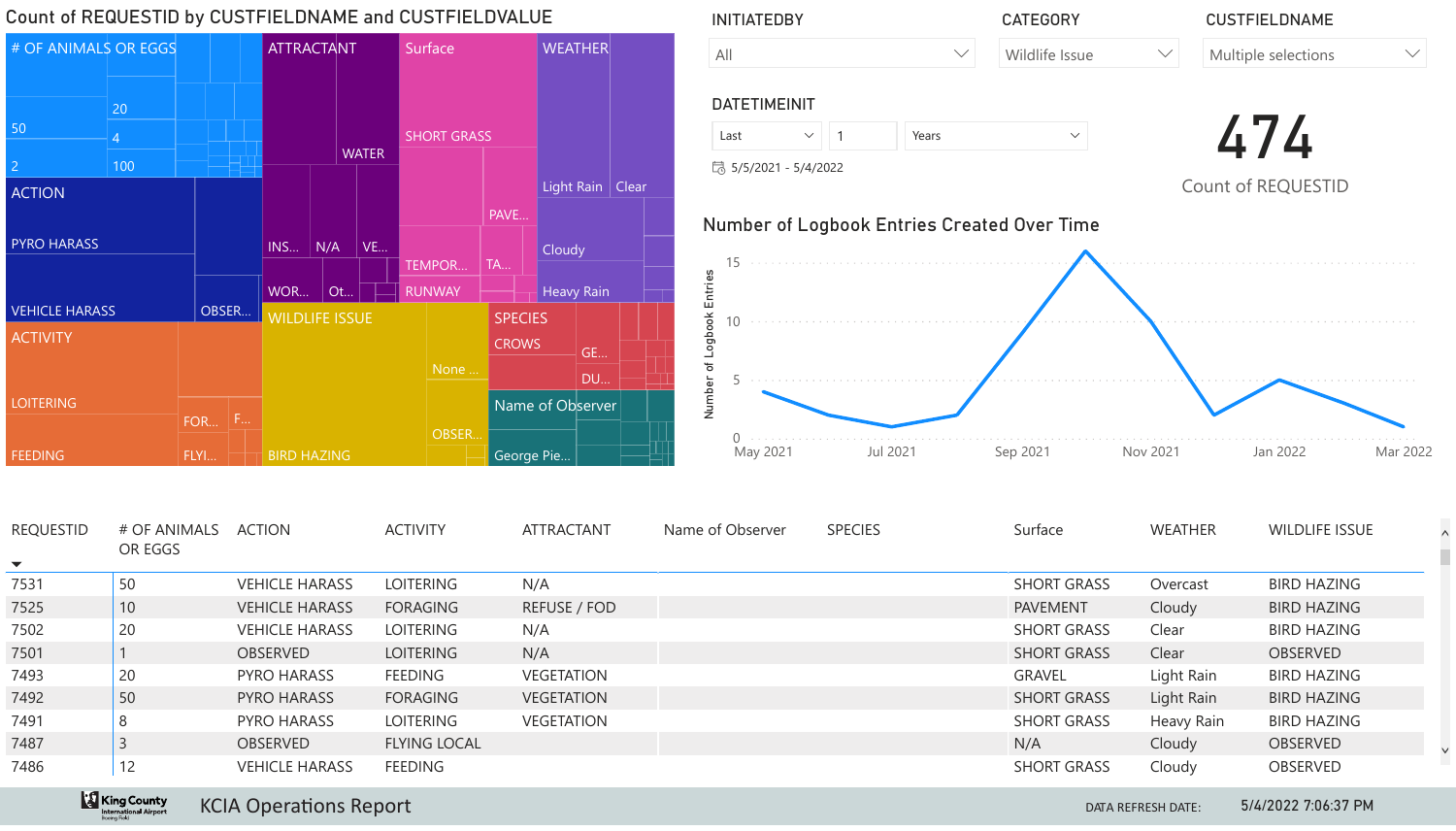

**Example 2 King County** 

## Inspection Types by Month as a Percentage



| <b>INSPECTIONID</b> | <b>INITIATEDATE</b> | <b>INSPTEMPLATENAME</b> | <b>INITIATEDBY</b> | <b>INSPECTEDBY</b> | <b>CLOSEDBY</b> | <b>STATUS</b> |  |
|---------------------|---------------------|-------------------------|--------------------|--------------------|-----------------|---------------|--|
| 3858                | 03/28/2022          | Part 139 Continuous     | Aldhahi, Abdullah  | Aldhahi, Abdullah  |                 | <b>OPEN</b>   |  |
| <u>3857</u>         | 03/28/2022          | Part 139 Day            | Priest, Samuel     | Priest, Samuel     | Priest, Samuel  | <b>CLOSED</b> |  |
| <u>3856</u>         | 03/28/2022          | Part 139 Continuous     | Araiza, Erick      | Araiza, Erick      | Araiza, Erick   | <b>CLOSED</b> |  |
|                     | 3855 03/27/2022     | Part 139 Night          | Donahue, Kevin     | Donahue, Kevin     | Donahue, Kevin  | <b>CLOSED</b> |  |
|                     | 3854 03/27/2022     | Part 139 Day            | Priest, Samuel     | Priest, Samuel     | Priest, Samuel  | <b>CLOSED</b> |  |
| 3853                | 03/27/2022          | Part 139 Continuous     | Julian, Justin     | Julian, Justin     | Julian, Justin  | <b>CLOSED</b> |  |
| <u>3852</u>         | 03/27/2022          | Part 139 Night          | Julian, Justin     | Julian, Justin     | Julian, Justin  | <b>CLOSED</b> |  |
| <u>3851</u>         | 03/26/2022          | Part 139 Day            | Sykora, Matthew    | Sykora, Matthew    |                 | <b>OPEN</b>   |  |
| 3850                | 03/26/2022          | Part 139 Continuous     | Julian, Justin     | Julian, Justin     | Julian, Justin  | <b>CLOSED</b> |  |
|                     | 3849 03/25/2022     | Part 139 Night          | Pierce, George     | Pierce, George     | Pierce, George  | <b>CLOSED</b> |  |
|                     | 3848 03/25/2022     | Part 139 Day            | Pierce, George     | Pierce, George     | Pierce, George  | CLOSED V      |  |
| <b>Total</b>        |                     |                         |                    |                    |                 |               |  |

# Inspection Types by Employee as a Percentage